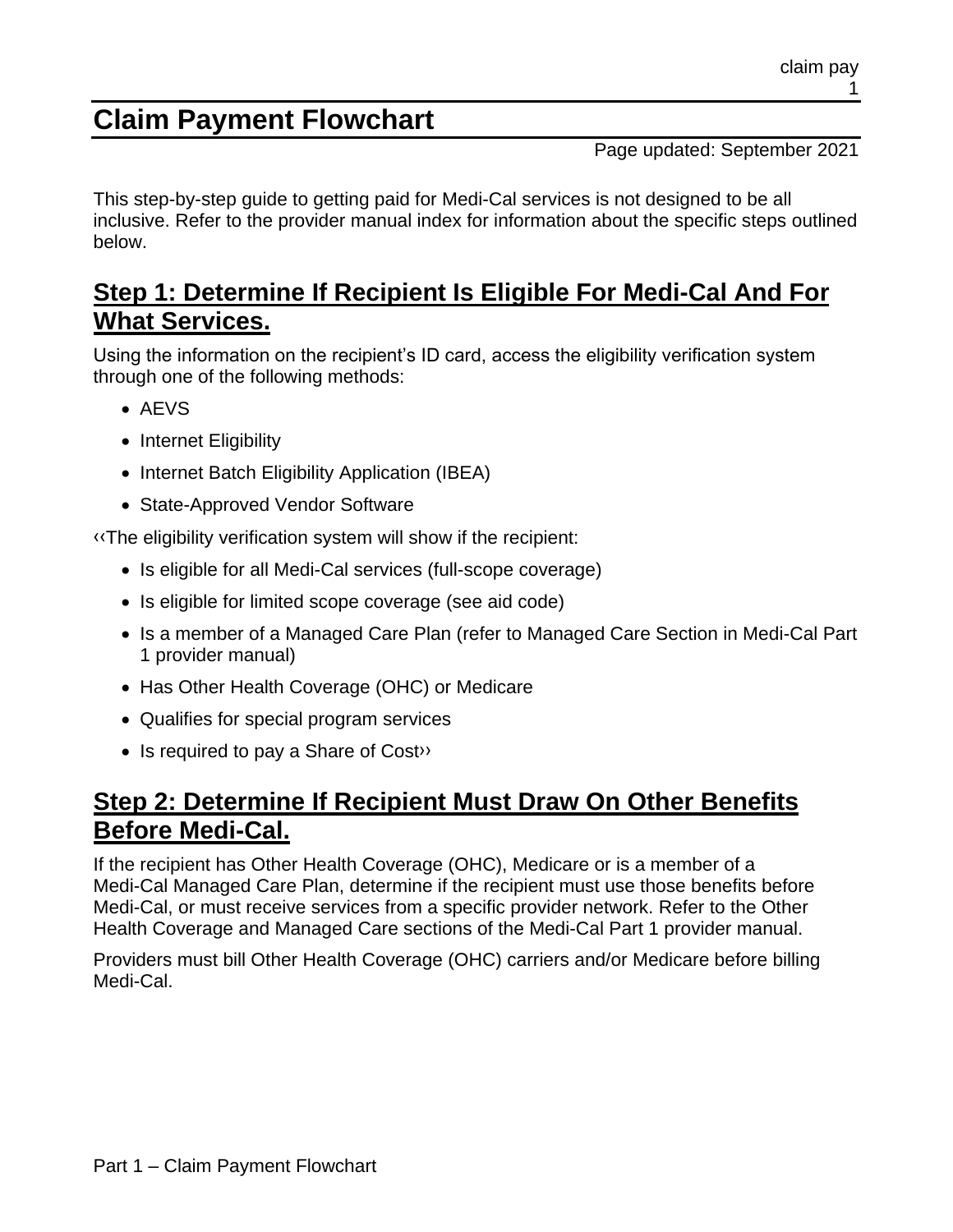#### **Step 3: If Recipient Is Medi-Cal Eligible, Determine If Services Are Medi-Cal Benefits.**

Refer to provider-specific Medi-Cal Part 2 manuals to identify Medi-Cal benefits. The following lists may be helpful:

- *Medical Supplies*
- *Incontinence Medical Supplies*
- TAR and Non-Benefit List
- Injections: Code List

# **Step 4: Determine If Services Require Authorization.**

Refer to provider-specific Medi-Cal Part 2 manuals to determine if service requires authorization.

# **Step 5: Clear Share Of Cost (SOC), If Applicable.**

Providers cannot be reimbursed until SOC is certified (completely cleared) online. Refer to SOC in provider-specific Medi-Cal Part 2 manuals.

### **Step 6: Reserve A Medi-Service, If Applicable, And Render Service(s). (Refer To Provider-Specific Medi-Cal Part 2 Manuals.)**

Reserve a Medi-Service before billing for the following services:

- Acupuncture
- Audiology
- Psychology
- Chiropractic
- Occupational Therapy
- Podiatry
- Psychology
- Speech Pathology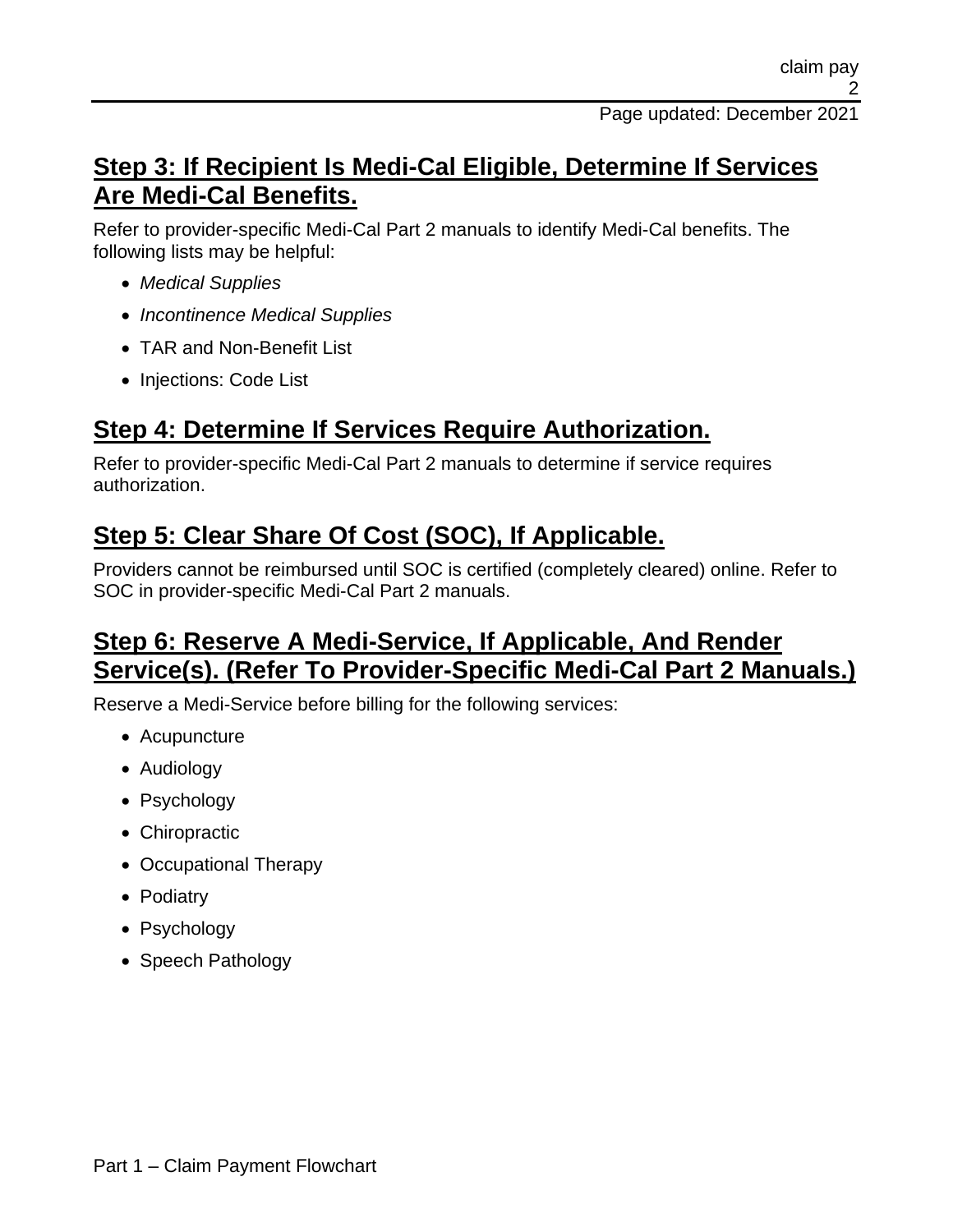## **Step 7: Bill Medi-Cal For Service(s) Rendered. (Refer To Provider-Specific Medi-Cal Part 2 Manuals.)**

#### **Step 8: Review Remittance Advice Details (RAD) And Check Claim Payment Status.**

Reconcile payments and denials to records. Check that each claim for that pay period (checkwrite) was appropriately paid.

# **Step 9: Follow-Up On Denied Or Inappropriately Paid Claims, Including:**

- Rebill denied claim, if claim is being resubmitted within the six-month billing limit.
- Submit Claims Inquiry Form to adjust payment, request reconsideration of a denied claim or to trace a claim.
- Submit appeal for adjustment of a paid claim or reconsideration of a denied claim.